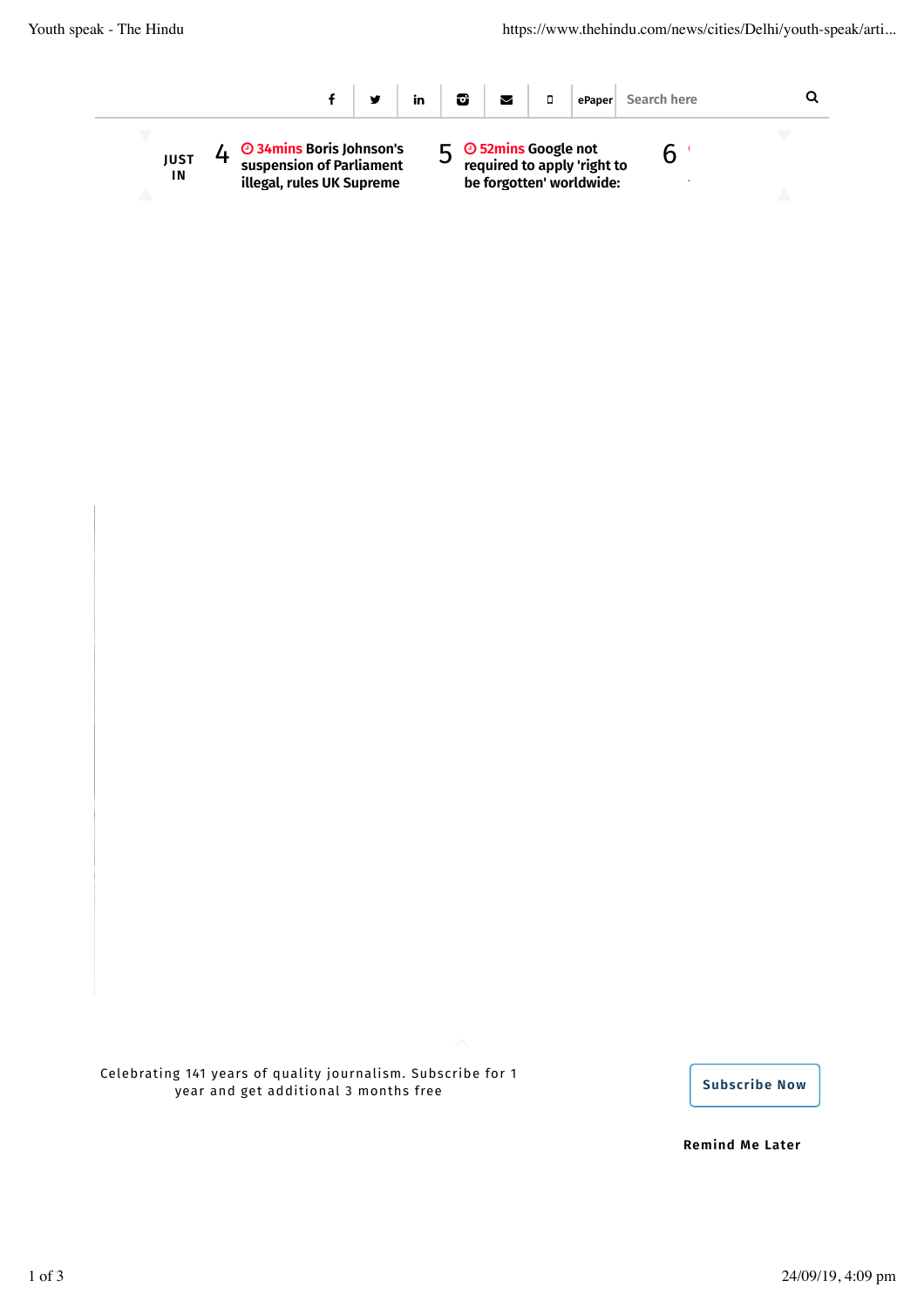"At times we were dumbfounded to hear the profound stories the youth had to tell us," says Dr Agrawal.

Needless to say, the exercise had been an eye opener for many working on the campaign where the young generation spoke about the urgent need to create change and build a more inclusive society.

"We want to connect the dots as fast as possible, but cautiously, as this is a very vital matter," says Stephen Dziedzic, an Australian volunteer with Oxfam India.

Another Australian volunteer, Gautam Raju, who is the architect of the campaign, says that it is absolutely vital to engage young people in public debates, rather than just treating them as passive bystanders.

"25 years is the average age of Indians but it's 60 for politicians!" he points out.

They hoped to not only energise young people, but also help them to set the political agenda and shape a comprehensive policy framework. They started the campaign by asking young people to call in to their phone line and talk about gender inequality.

The campaign also tried to provoke discussions with young people about the way women are treated. Public discussions and workshops were held at IIT Delhi and  $\alpha$  other educational hubs and universities burple Mangoes.

had also been strong, with youth gender blog Got started @ and Youth Ki Awaaz, a

Celebrating 141 years of quality journalism. Subscribe for 1 year and get additional 3 months free **Subscribe Now** example and get additional 3 months free

**Remind Me Later**